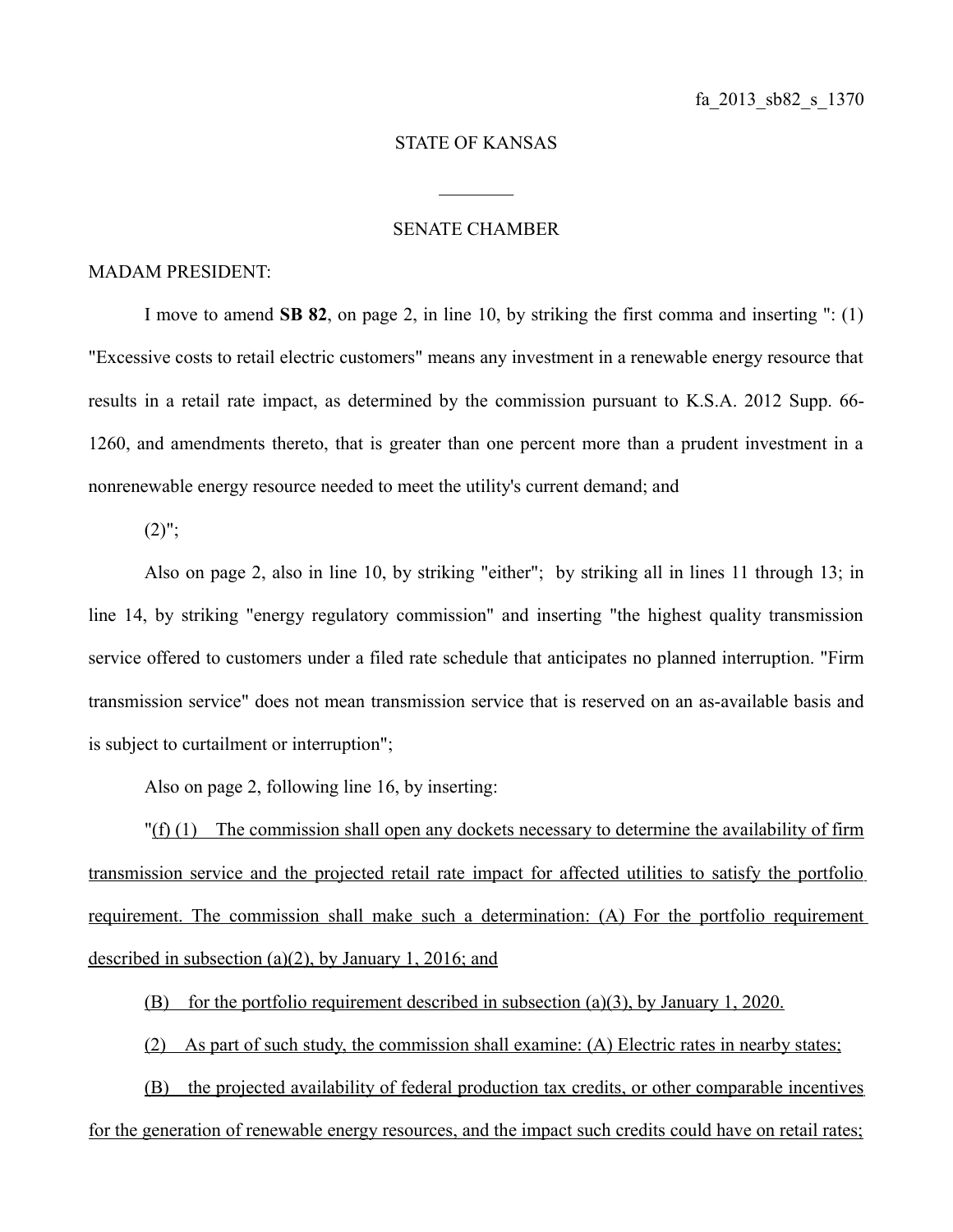(C) the impact any federal laws, rules or regulations, including potential requirements such as a federal renewable portfolio standard or other regulations, could have on retail electric rates; and

 ( D) any federal requirements that impact the costs of the construction, maintenance or operation of nonrenewable energy resources.

(3) The commission shall report any findings of such dockets to the senate committee on utilities, the house committee on energy and environment and the house committee on utilities and telecommunications.

Sec. 2. K.S.A. 2012 Supp. 66-1260 is hereby amended to read as follows: 66-1260. (a) (1) For each affected utility, the commission shall determine whether investment in renewable energy resources required to meet the renewable portfolio requirement, as required by K.S.A. 2012 Supp. 66- 1258, and amendments thereto, is a prudent expenditure and causes the affected utility's total revenue requirement to increase less than one percent or greater more than a prudent investment in a nonrenewable energy resource needed to meet the utility's current demand.

(2) The commission shall annually determine the annual statewide retail rate impact resulting from affected utilities meeting the renewable portfolio requirement. In determining the retail rate impact for an affected utility, the factors for the commission to examine shall include, but not be limited to, the costs incurred by Kansas retail customers for: (A) The construction, generation or acquisition of electricity generated from renewable energy resources or the purchase of renewable energy credits;

(B) the costs of construction, operation and maintenance of any generation used to support a renewable energy resource; and

(C) any transmission lines needed to move electricity from renewable energy resources to retail customers and the transmission line losses incurred on such transmission lines.

(b) Submission of information pertaining to an affected utility's portfolio requirement shall be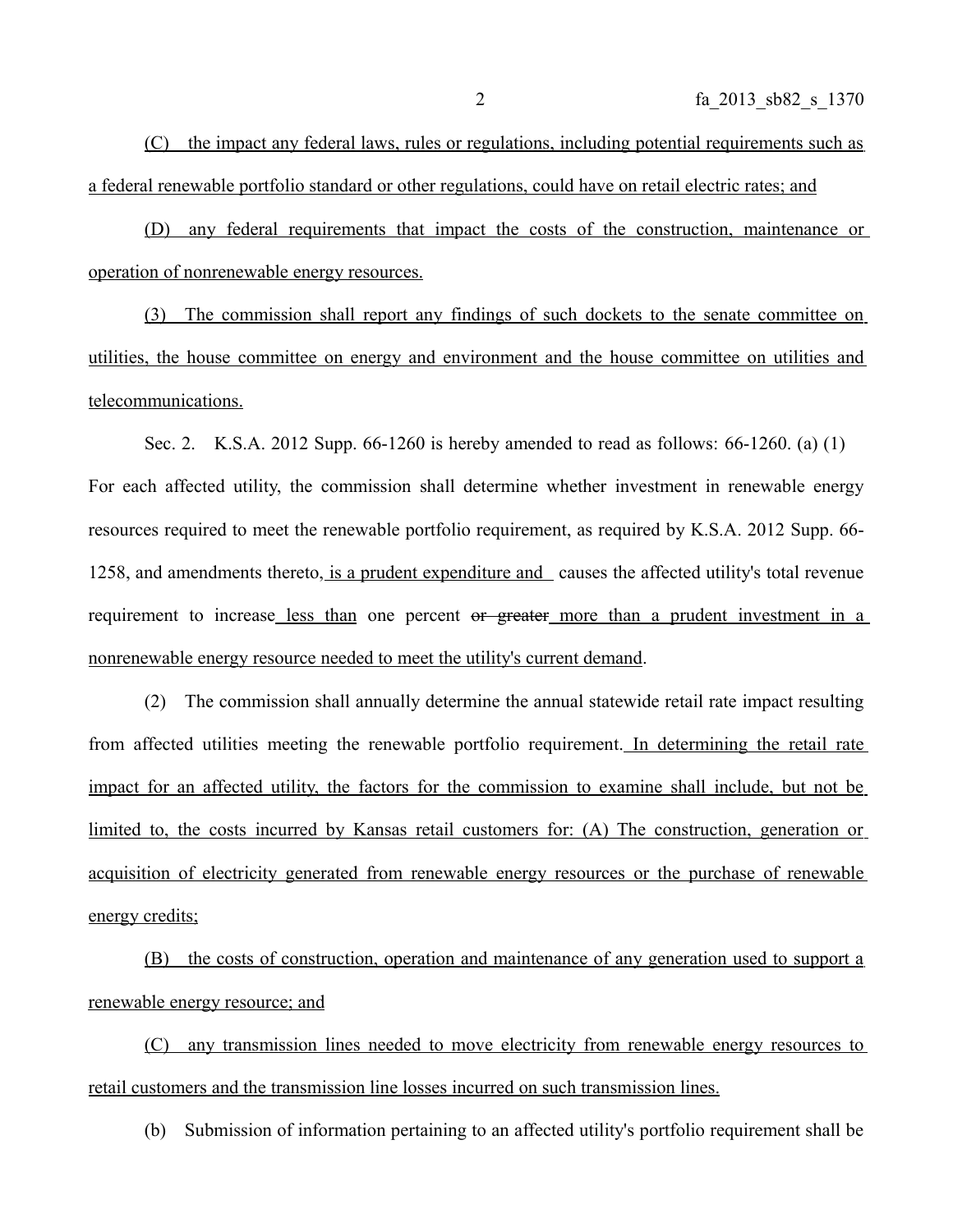determined by rules and regulations promulgated by the commission or by order of the commission.

(c) Beginning in 2013, on or before March 1 of each year, the commission shall submit a report of the annual statewide retail rate impact for the previous year to the governor, the senate committee on utilities and, the house committee on energy and utilities environment and the house committee on utilities and telecommunications.

Sec. 3. K.S.A. 2012 Supp. 66-1261 is hereby amended to read as follows: 66-1261. (a) The commission shall establish rules and regulations for the administration of the renewable energy standards act, including reporting and enforcement mechanisms necessary to ensure that each affected utility complies with this standard and other provisions governing the imposition of administrative penalties assessed after a hearing held by the commission. Administrative penalties should be set at a level that will promote compliance with the renewable energy standards act, and shall not be limited to penalties set forth in K.S.A 66-138 and 66-177, and amendments thereto.

(b) For the calendar years 2011 and 2012, the commission is not required to assess penalties if the affected utility can demonstrate it made a good faith effort to comply with the portfolio standards requirement. The commission shall exempt an affected utility from administrative penalties for an individual compliance year if the utility demonstrates that the retail rate impact described in K.S.A. 2012 Supp. 66-1260, and amendments thereto, has been reached or exceeded, or if the costs such utility would have incurred in complying with the portfolio requirement for that year were deemed by the commission to not be prudent and the utility has not achieved full compliance with K.S.A. 2012 Supp. 66-1258, and amendments thereto. In imposing penalties, the commission shall have discretion to consider mitigating circumstances. Under no circumstances shall the costs of administrative penalties be recovered from Kansas retail customers.

(c) The commission shall establish rules and regulations required in this section within 12 months of the effective date of this act.";